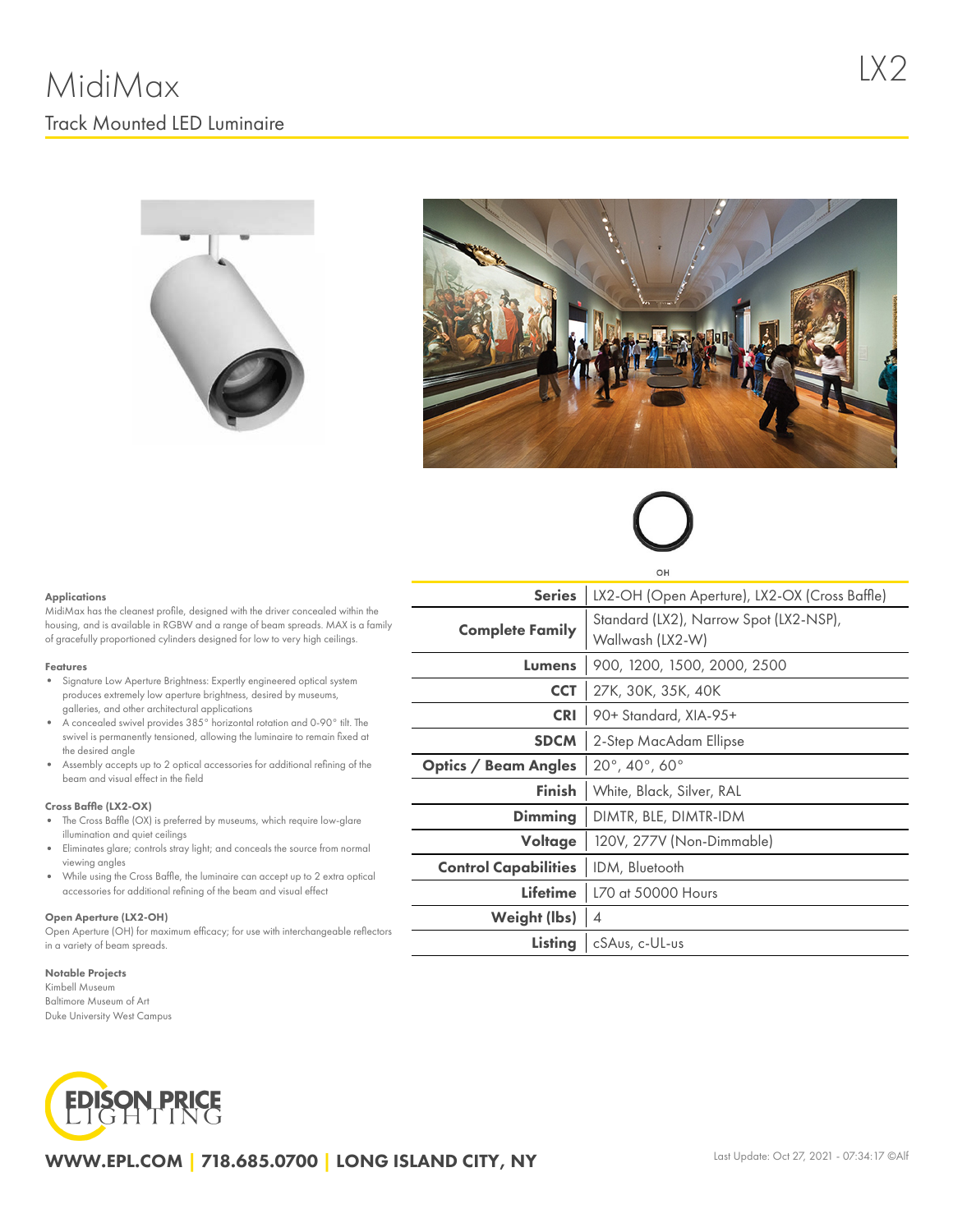### MidiMax

#### Track Mounted LED Luminaire

| EXAMPLE: LX2-OH-900L-27K-90-20D-DIMTR-120V-WH |                                                      |                                                         |     |                    |                                                  |                                                                                                                |                                       |                                     |                                          |                                                                                                                                             |  |  |
|-----------------------------------------------|------------------------------------------------------|---------------------------------------------------------|-----|--------------------|--------------------------------------------------|----------------------------------------------------------------------------------------------------------------|---------------------------------------|-------------------------------------|------------------------------------------|---------------------------------------------------------------------------------------------------------------------------------------------|--|--|
|                                               | Series Aperture Assembly Lumens CCT                  |                                                         |     | <b>CRI</b>         | Optics                                           | Driver                                                                                                         | Voltage                               |                                     |                                          | Finish Options Optical Accessories                                                                                                          |  |  |
| LX2                                           | <b>OH</b><br>(Open Aperture)<br>OX<br>(Cross Baffle) | 900L<br>1200L<br>1500L 35K<br>2000L 40K<br><b>2500L</b> | 27K | 90+<br>30K XIA-95+ | <b>20D</b><br>40 <sub>D</sub><br>60 <sub>D</sub> | <b>DIMTR</b><br><b>NON-DIM</b><br><b>BLE</b><br><b>DIMTR-IDM</b><br>(Integral Rotary<br><b>Dimming Module)</b> | 120V<br><b>277V</b><br>(Non-Dim Only) | WH<br>BK<br><b>SI</b><br><b>RAL</b> | $\blacksquare$<br><b>SW</b><br><b>SB</b> | ۰<br><b>OA-LX2-FR</b><br><b>OA-LX2-SOL</b><br><b>OA-LX2-SL</b><br><b>OA-LX2-SL40X70</b><br>OA-LX2-BM<br>OA-LX2-LRS67<br><b>OA-LX2-LRS50</b> |  |  |

Note: All extra optical accessories, aperture assemblies, and optics can be ordered separately. Check EPL [Website](https://www.epl.com/) for ordering nomenclature.

#### Optical Purity

- Ridged pattern on the inner surface of the external reflector transmits the beam spread
- A beam smoother softens the light and comes standard; may be replaced with up to 2 optical accessories

#### Twist-and-Lock Optical Reflector

Field-interchangeable internal 'twist-and-lock' reflector is available in a variety of beam spreads – enabling the same luminaire to accommodate different optical distributions.

#### Interchangeable Optical Accessories

Combine optical accessories to effortlessly alter visual effects in the field.

- $\bullet$ Both OX and OH aperture assemblies accept up to 2 optical accessories.
- With the OX assembly, lens orientation may be adjusted by rotating the Cross Baffle
- A complimentary beam smoother is included with either assembly

#### Track Adaptor – Fully Concealed, Durable Locking

- Stainless steel clips lock fixture into our specially designed track systems. Two 'click' sounds indicate the fixture is secured into the track system
- Clips bite into aluminum, giving extremely durable ground connection
- Edison Price Lighting track systems are designed to completely conceal the adaptor for a clean profile
- Adaptors are shipped standard with all track fixtures. A Eutrac track adaptor can be used for mounting to Eutrac; 0-10V and DALI compatibility available. Contact factory for details

#### Seamless Installation

Fixtures may be configured to mount to any Edison Price Lighting recessed, suspended, surface-mounted track systems: [Sightline,](https://epl.com/sightline/) [Highline](https://epl.com/highline/), [Upline](https://epl.com/upline/), [Autobus,](https://epl.com/autobus/) [Eutrac,](https://eutrac.de/product/2surface-track-bus/?lang=en) and [Unicep.](https://epl.com/unicep/)

#### Anodized Construction

Heatsink is fabricated from extruded aluminum then undergoes a meticulous anodization process for a permanent and beautiful finish – increasing corrosion and heat resistance for long-lasting durability.

#### Carefully Applied, Low-VOC Finish

All Edison Price Lighting track fixtures are painted standard with low-VOC water-based paint – diminishing the release of toxic fumes – enhancing air quality and occupant health (unlike solventbased paint).

#### Optical Accessories

- OA-LX2-FR (Diffuse Glass) Widens the spread of the beam and removes striations; recommended to be specified with medium to wide optics
- OA-LX2-SOL (Solite Lens) Stipple-patterned lens to appreciably diffuse the light
- OA-LX2-SL (Spread Lens) Based on internal beam spread, can elongate the light source vertically or side-to-side
- OA-LX2-SL40X70 (40° x 70° Spread Lens) Delivers a rectangular beam recommended for illuminating wider artwork
- OA-LX2-BM (Beam Smoother) Removes striations from the light source for a subtle wash of light
- OA-LX2-LRS67 (67% Light Reduction Screen) Reduces light by 67%, emitting 33% of total light; alternative to dimming
- OA-LX2-LRS50 (50% Light Reduction Screen) Reduces light by 50%, emitting 50% of total light; alternative to dimming
- OA-LX2-DBL (Daylight Blue) Simulates daylight; ideal for museums, residential, & commercial
- OA-LX2-PK (Surprise Pink) Complements skin tones; perfect for hospitality applications
- OA-LX2-AMB Amber Color Filter
- OA-LX2-BL Blue Color Filter
- OA-LX2-GR Green Color Filter
- OA-LX2-RD Red Color Filter OA-LX2-RAL (Rosco Custom Color) - Consult factory for a brilliant Rosco filter in any color. Click [here](https://us.rosco.com/en/products/catalog/roscolux) to see more information on color filters selection

#### XIA-95+ (Xicato)

- XTM Artist Series, XIM Integral Bluetooth Module (BLE + LED), or XOB (COB array light source in as small as 4.5mm form and up to 8300 lumens)
- Best color-matching: within 1 x 2 MacAdam Ellipse Up to 95+ CIE CRI

Module varies by product family and fixture function.

#### BLE Xicato Bluetooth Integral Module

Powered by Xicato XIM, the intelligent LED module controllable via a smart device with iOS- or Android-based apps.

- Dimmable down to 0.1%
- Meets IEEE 1789 recommendations for flicker
- Group or individual remote control via a slide switch Bluetooth and IDM can be specified in the same fixture, to
- allow switching between the two options

#### IDM (Integral Dimming Module) Option

- 120V track only; dim down to 10% using an integral rotary dimmer on the driver case
- Spring-loaded dimmer control shaft can be depressed flush with the driver case to enforce dimmer setting. 'Clock face' markings register dimmer setting

#### **Options**

Option for on/off rocker switch on top of fixture, for 120V track only

#### Driver

120/277V 50/60Hz; Flicker-free 1% dimming standard; THD < 20%; power factor >.09. Thermally protected.

#### Dimming & Driver Information

[DIMTR](http://epl.com/media/driver/dimtr.pdf) - Triac, incandescent, and electronic low voltage (ELV) dimming down to 5% in 120V only [NON-DIM](http://epl.com/media/driver/non-dim.pdf) - 120 or 277V Non-Dimming Control [BLE](http://epl.com/media/driver/ble.pdf) - Xicato XIM Bluetooth Integral Module/Xicato XID Intelligent Driver (Consult Factory For Info) [DIMTR-IDM](http://epl.com/media/driver/dimtr-idm.pdf) - Integral Rotary Dimming Module

#### **Warranty**

Five-year warranty not including providing extraordinary means of access, such as scaffolding or lifts, to service our products.

#### Listings

- cSAus
- c-UL-us



#### WWW.EPL.COM | 718.685.0700 | LONG ISLAND CITY, NY